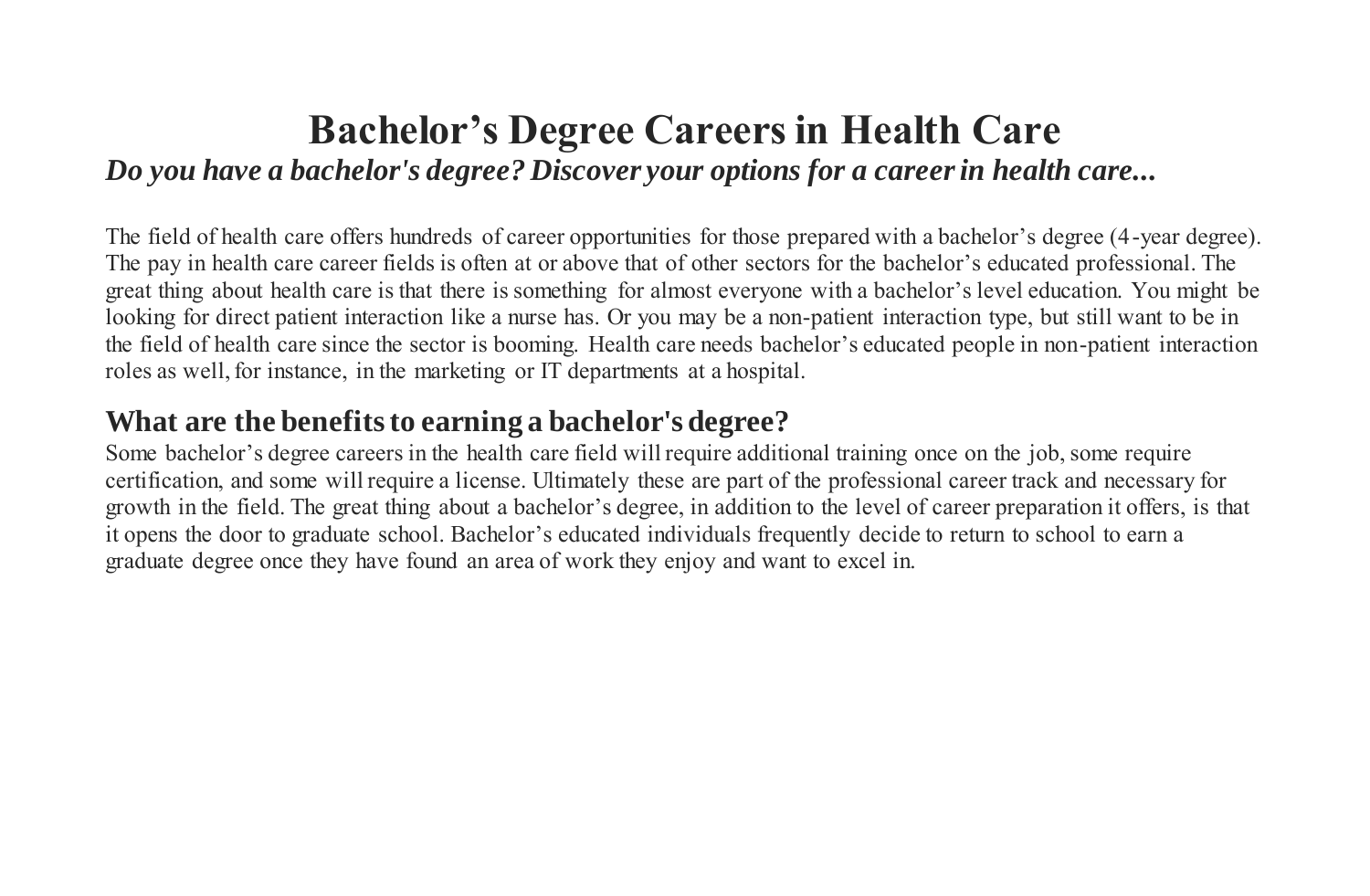| <b>Careers</b>                   | <b>Health Care Pathway</b>              | <b>Certification / Licensure</b>                                                                                                        |
|----------------------------------|-----------------------------------------|-----------------------------------------------------------------------------------------------------------------------------------------|
|                                  |                                         | <b>Requirements</b>                                                                                                                     |
| <b>Allied Health Manager</b>     | Health Informatics /<br><b>Business</b> | The AHA offers a national certification<br>exam to become a CHFM. Licensure is<br>required for nursing care facility<br>administrators. |
| <b>Athletic Trainer</b>          | <b>Direct Patient Care</b>              | Most states require licensure or<br>certification of athletic trainers.                                                                 |
| <b>Biomedical Chemist</b>        | Research and<br>Development             | Certification is not required.                                                                                                          |
| <b>Biomedical Engineer</b>       | Research and<br>Development             | Certification is not required.                                                                                                          |
| <b>Bioinformatics Specialist</b> | Research and<br>Development             | Certification is available but not<br>required.                                                                                         |

| <b>Biostatician</b>                               | Research and<br>Development | Certification is not required.                                                            |
|---------------------------------------------------|-----------------------------|-------------------------------------------------------------------------------------------|
| <b>Blood Bank Technology</b><br><b>Specialist</b> | Research and<br>Development | Certification is necessary to become an<br>SBB or BB (Technologist in Blood<br>Banking)   |
| <b>Clinical Laboratory</b><br><b>Technologist</b> | Imaging and<br>Diagnostics  | Voluntary certification given by the<br>American Society for Clinical<br>Pathology (ASCP) |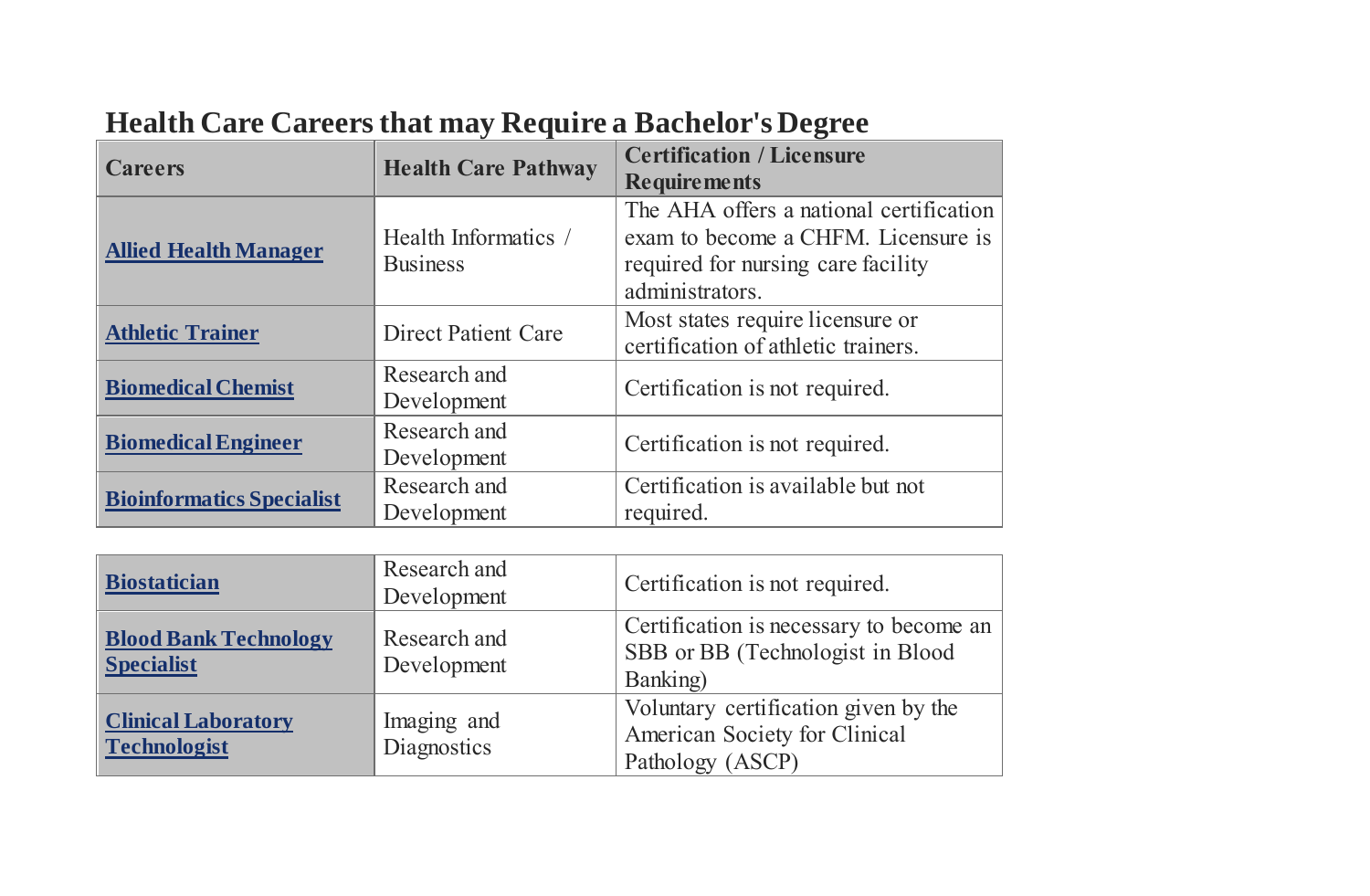| <b>Cytotechnologist</b>                         | Research &<br>Development               | Voluntary certification is gold<br>standard. 2 levels are given by ASCP :<br>CT(ASCP) and SCT(ASCP).                                   |
|-------------------------------------------------|-----------------------------------------|----------------------------------------------------------------------------------------------------------------------------------------|
| <b>Diagnostic Medical</b><br><b>Sonographer</b> | Imaging and<br>Diagnostics              | American Registry for Diagnostic<br>Medical Sonography (ARDMS) offers<br>certification (RDMS) to those eligible<br>by passing an exam. |
| <b>Diagnostic Molecular</b><br><b>Scientist</b> | Imaging and<br>Diagnostics              | Board certification in molecular<br>biology is offered by the American<br>Society for Clinical Pathology (ASCP).                       |
| <b>Forensic Nursing</b>                         | <b>Direct Patient Care</b>              | RN license required. Different types of<br>certification available (SANE-A,<br>SANE-P, etc)                                            |
| <b>Forensic Science</b><br><b>Technician</b>    | Research and<br>Development             | Certification is voluntary, but not<br>required.                                                                                       |
| <b>Geneticist</b>                               | Research and<br>Development             | Certification is voluntary, but not<br>required.                                                                                       |
| <b>Geriatric Care Manager</b>                   | <b>Direct Patient Care</b>              | Certification is given by The National<br><b>Academy of Certified Care Managers</b><br>(NACCCM).                                       |
| <b>Health Care Administrator</b>                | Health Informatics /<br><b>Business</b> | Professional and technical<br>certifications available (AAHAM,<br>CPAT/CCAT and CCT).                                                  |
| <b>Health Educator</b>                          | Health Informatics /                    | Board certification is voluntary, but                                                                                                  |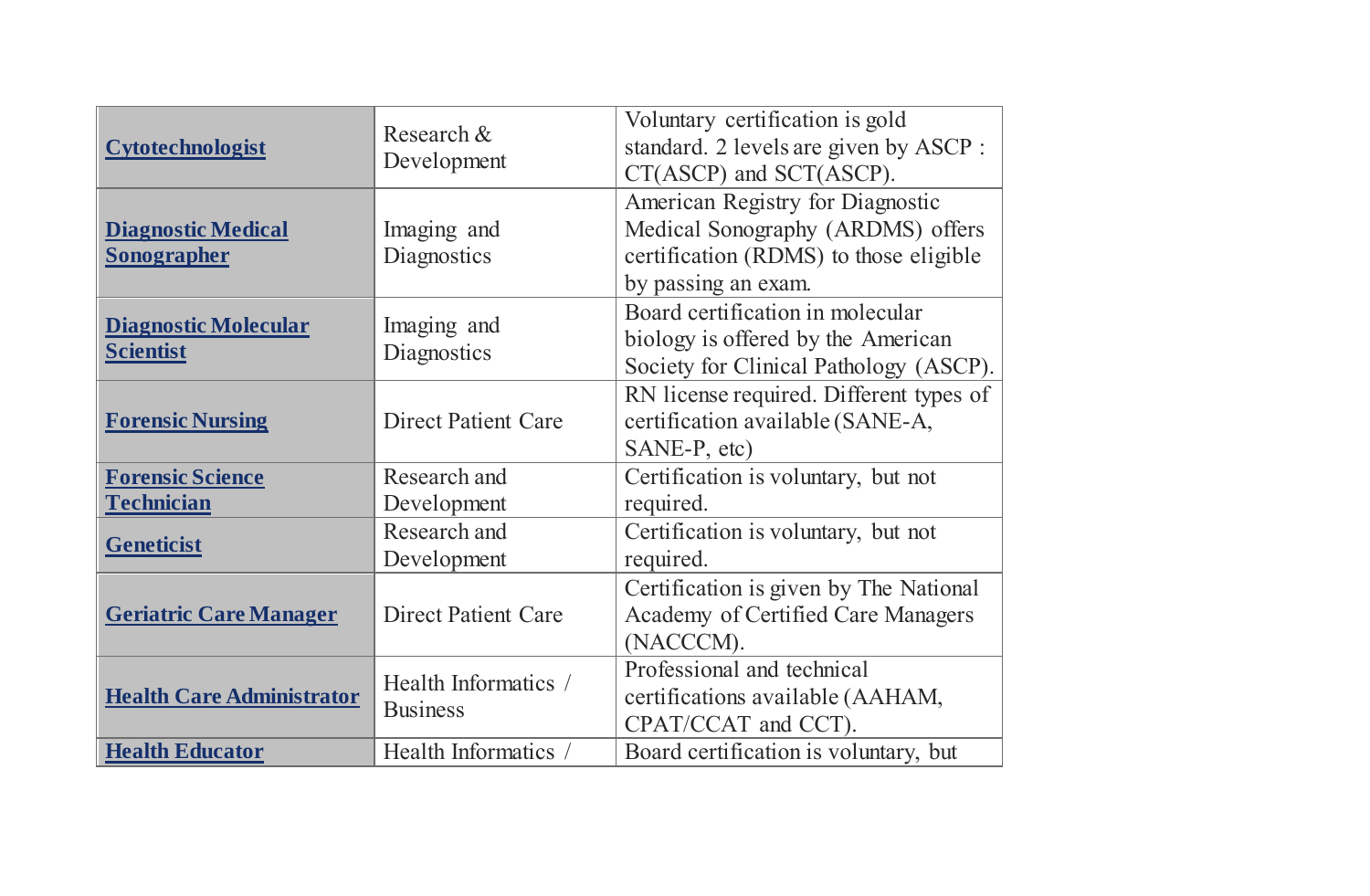|                                                | <b>Business</b>                         | often mandated by some employers.                                                                                                |
|------------------------------------------------|-----------------------------------------|----------------------------------------------------------------------------------------------------------------------------------|
| <b>Health Services Manager</b>                 | Health Informatics /<br><b>Business</b> | Voluntary certification.                                                                                                         |
| <b>Hospital Administrator</b>                  | Health Informatics /<br><b>Business</b> | Professional and technical<br>certifications available (AAHAM,<br>CPAT/CCAT and CCT).                                            |
| <b>Health Information</b><br><b>Specialist</b> | Health Informatics /<br><b>Business</b> | Voluntary CCA certification from<br>AHIM or, Registered Health<br>Information Technician (RHIT)<br>certification through CAHIIM. |
| <b>Health Info Tech</b>                        | Health Informatics /<br><b>Business</b> | Voluntary CCA certification from<br>AHIMA or RHIT certification offered<br>by CAHIIM.                                            |
| <b>Industrial Hygienist</b>                    | <b>Health Care Facility</b><br>Support  | CIH certification is given by the<br>American Board of Industrial Hygiene<br>(ABIH)                                              |
| <b>Legal Nurse Consultant</b>                  | Health Informatics /<br><b>Business</b> | Certifications are available.                                                                                                    |
| <b>Life Care Planner</b>                       | <b>Direct Patient Care</b>              | Certification is available. Exam given<br>by the CNLCP.                                                                          |
| <b>Medical Illustrator</b>                     | Health Informatics /<br><b>Business</b> | CMI certifications is available.                                                                                                 |
| <b>Medical Librarian</b>                       | <b>Health Care Facility</b><br>Support  | Certification is available.                                                                                                      |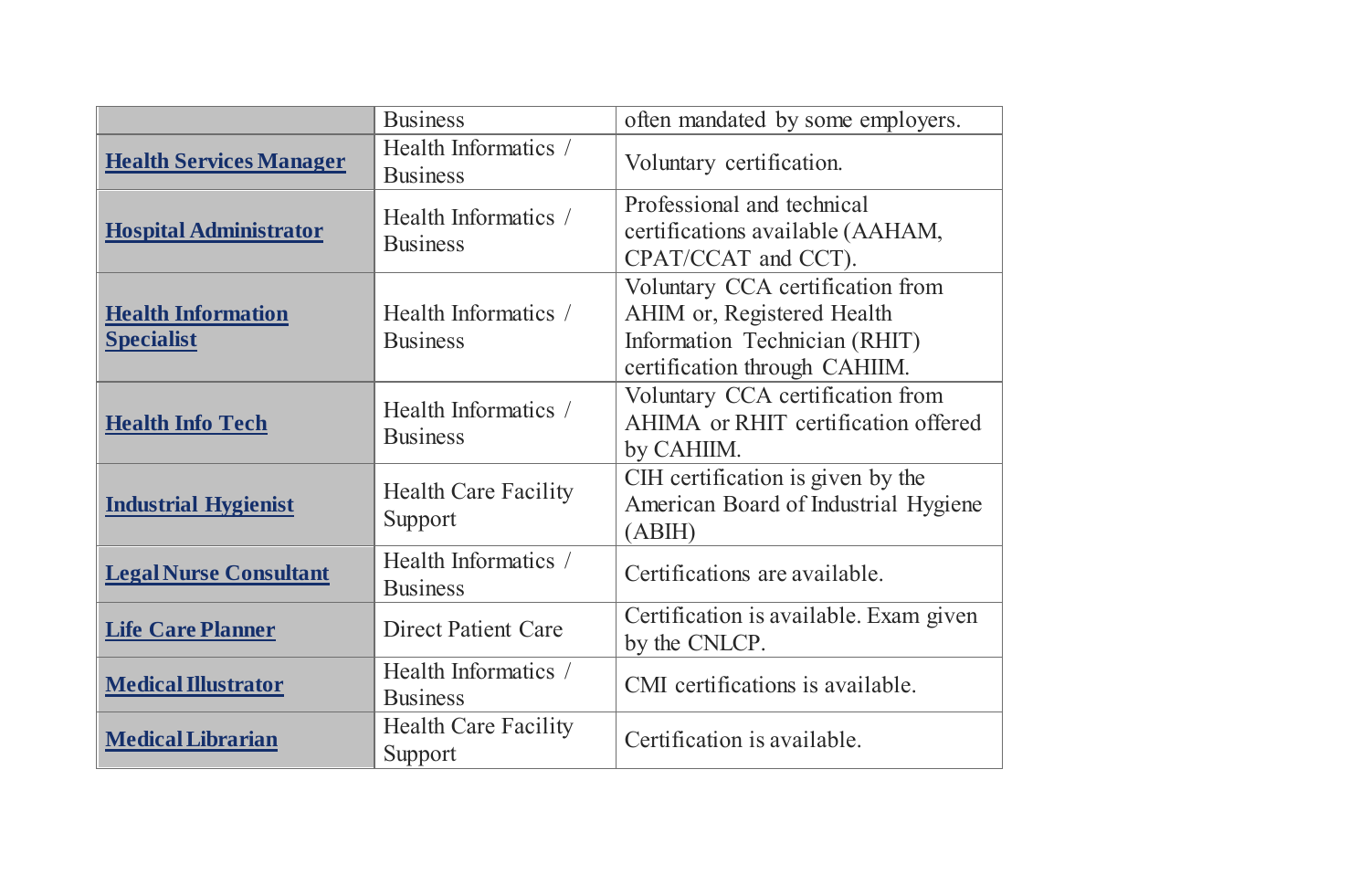|                               |                                                   | Certification through the Nuclear      |
|-------------------------------|---------------------------------------------------|----------------------------------------|
| <b>Nuclear Medicine</b>       | Imaging and                                       | Medicine Technology Certification      |
| <b>Technologist</b>           | Diagnostics                                       | Board (NMTCB) as well as the           |
|                               |                                                   | (ARRT). Not required.                  |
|                               | Health Informatics /                              | AONE offers certification as a nurse   |
| <b>Nurse Manager</b>          | <b>Business and Direct</b><br><b>Patient Care</b> | manager and leader (CNML). May         |
|                               |                                                   | also become certified in executive     |
|                               |                                                   | nursing practice (CENP).               |
|                               |                                                   | Must register with the Commission on   |
| <b>Nutritionist/Dietitian</b> | Therapeutic Services                              | Dietetic Registration (CDR) to become  |
|                               |                                                   | licensed. Registration needs to be     |
|                               |                                                   | renewed every 5 years.                 |
|                               |                                                   | Certification is required. Must pass   |
| <b>Occupational Therapist</b> | <b>Direct Patient Care</b>                        | exam given by the National Board for   |
|                               |                                                   | Certification Occupational Therapy     |
|                               |                                                   | (NBCOT).                               |
|                               |                                                   | Certification is through the American  |
| <b>Perfusionist</b>           | <b>Direct Patient Care</b>                        | Board of Cardiovascular Perfusion.     |
|                               |                                                   | Must be renewed every year.            |
|                               |                                                   | Psychiatric technicians in most states |
|                               |                                                   | can be certified through the American  |
| <b>Psychiatric Technician</b> | <b>Direct Patient Care</b>                        | <b>Association of Psychiatric</b>      |
|                               |                                                   | Technicians. There are 4 levels of     |
|                               |                                                   | certification                          |
| <b>Public Health Nurse</b>    | <b>Direct Patient Care</b>                        | Must take and pass the NCLEX-RN        |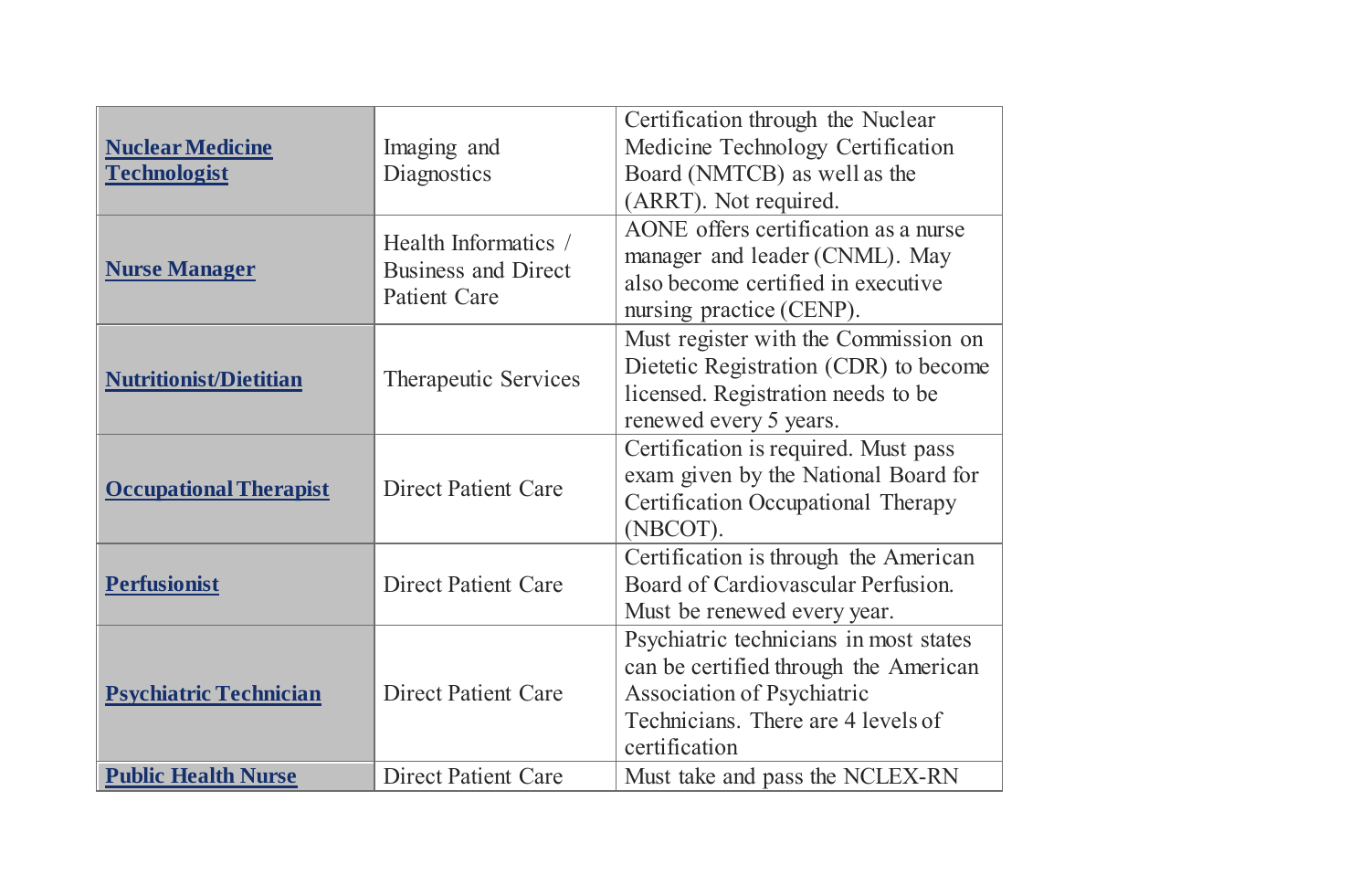|                               |                               | certification exam. Voluntary         |
|-------------------------------|-------------------------------|---------------------------------------|
|                               |                               | certification through the American    |
|                               |                               | Nurses Credentialing Center (ANCC)    |
|                               |                               | Certification by the AART is          |
|                               | <b>Direct Patient Care</b>    | voluntary, but often required by      |
| <b>Radiation Therapist</b>    |                               | employers. Licensure may be required  |
|                               |                               | for technologists.                    |
|                               |                               | Voluntary certification is available  |
| <b>Recreational Therapist</b> | <b>Direct Patient Care</b>    | through the National Council for      |
|                               |                               | Therapeutic Recreation Certification  |
|                               |                               | (NCTRC).                              |
| <b>Registered Nurse (BSN)</b> | <b>Direct Patient Care</b>    | Must take and pass the NCLEX-RN       |
|                               |                               | certification exam.                   |
|                               |                               | Two types of certification: Certified |
| <b>Respiratory Therapist</b>  | <b>Direct Patient Care</b>    | Respiratory Therapist (CRT) and the   |
|                               |                               | Registered Respiratory Therapist      |
|                               |                               | (RRT)                                 |
| <b>Social Worker</b>          | <b>Direct Patient Care</b>    | Certification and licensure           |
|                               |                               | requirements vary by state.           |
| <b>Speech Pathologist</b>     | <b>Direct Patient Care</b>    | Most states require a license. Such   |
|                               |                               | requirements vary by state.           |
| <b>Toxicologist</b>           | Research and<br>Biotechnology | Certification available for the       |
|                               |                               | experienced toxicologist through the  |
|                               |                               | American Board of Toxicology (ABT).   |